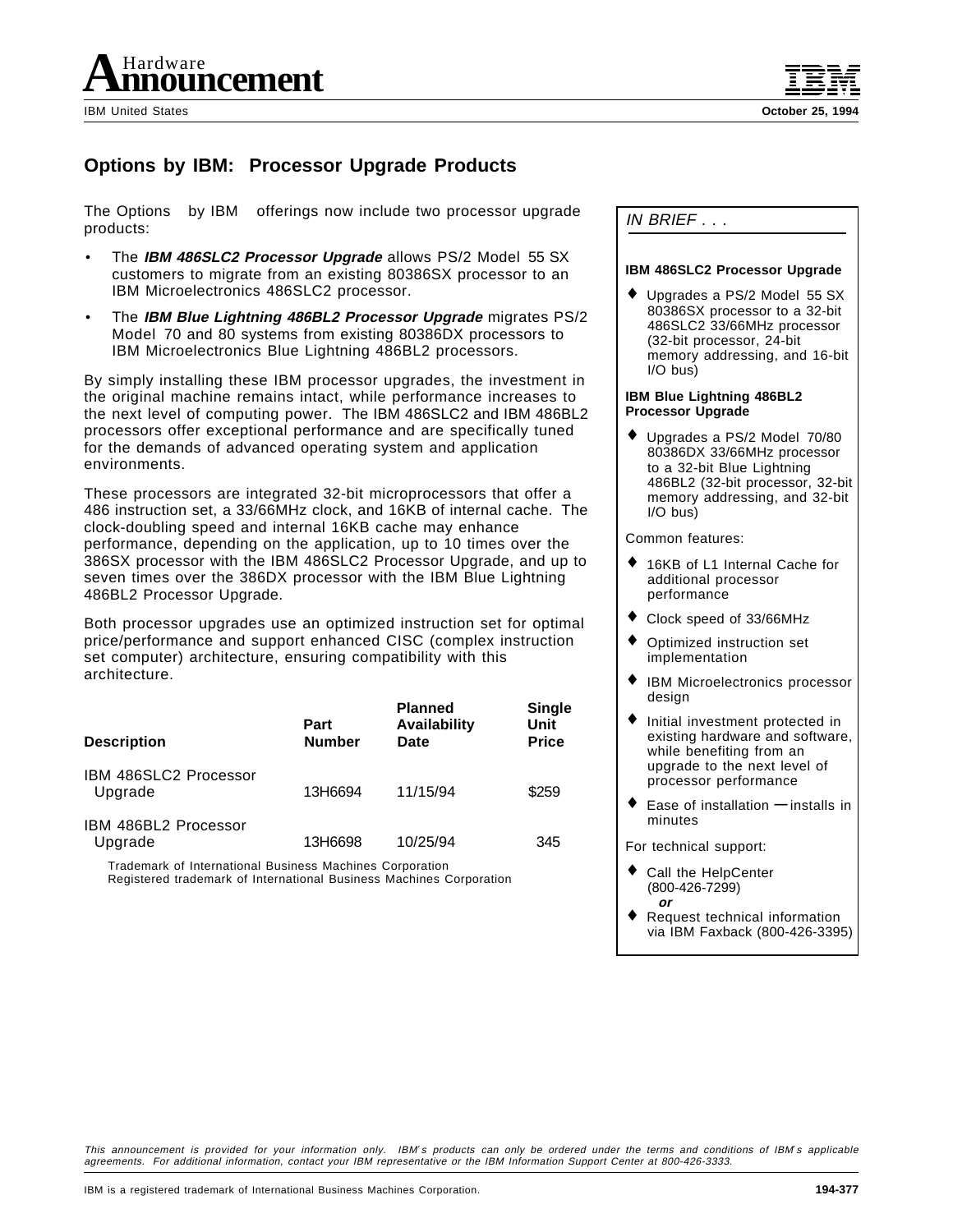## **IBM 486SLC2 Processor Upgrade (13H6694)**

The IBM 486SLC2 Processor Upgrade allows PS/2 Model 55 SX customers to migrate from an existing 80386SX processor to an IBM Microelectronics 486SLC2 processor. By simply installing these IBM processor upgrades, the investment in the original machine remains intact, while performance increases to the next level of computing power. The IBM 486SLC2 processor offers exceptional performance and is specifically tuned for the demands of advanced operating system and application environments.

The IBM 486SLC2 processor is an integrated 32-bit microprocessor that offers a 486 instruction set, a 33/66MHz clock, and 16KB of internal cache. The clock-doubling speed and internal 16KB cache may enhance performance up to 10 times over the 386SX processor (depending on the application). The IBM 486SLC2 processor uses an optimized instruction set for optimal price/performance and supports enhanced CISC (complex instruction set computer) architecture ensuring compatibility with this architecture. When installed on the current system, this processor upgrade allows the continued use of a 387SX Math CoProcessor if the clock speed is 33MHz.

The IBM 486SLC2 Processor Upgrade is packaged in the form of a daughter card and is designed to clip-on over the 386SX processor.

**Planned Availability Date:** November 15, 1994

## **Technical Information**

#### **Physical Specifications:**

- Width: 47 mm (1.8 in.)
- Depth: 100 mm (3.9 in.)
- Height: 16 mm (0.6 in.)

#### **Operating Environment:**

- Temperature: 0°C to 60°C (32°F to 140°F)
- Relative humidity: 10% to 90% (non-condensing)

**Agency Approvals:** Meets FCC Class B and required operating criteria.

#### **Original Country of Origin:** U.S.A.

**Note:** This may vary through the life of this product.

**Hardware Requirements — IBM Systems:** The IBM 486SLC2 Processor Upgrade (#3853, 13H6694) is supported on the following platform:

| <b>Manufacturer</b> | <b>Machine</b><br>Type | Model                           |
|---------------------|------------------------|---------------------------------|
| PS/2 55 SX          | 8555                   | R31, R61, 031,<br>041, 061, 081 |

**Software Requirement:** A Utility Installation Diskette is provided in the option package.

**Compatibility:** This product has been designed by IBM Microelectronics to upgrade the processors on all models of the PS/2 55 SX system as specified in the **Hardware Requirements** section. IBM testing and external certification has been completed for the processor upgrade.

## **Planning Information**

#### **Cable Orders Required:** No

**Installation Time:** 30 minutes (average)

## **Packaging:** One Box

#### Shipment Group

- IBM 486SLC2 Processor Upgrade
- Installation publication
	- Utility Installation Diskette
	- Chip removal tool
	- 6-pin cable connector

**Note:** An Options by IBM Hardware Maintenance Manual Supplement (S83G-8275) is available in support of this product.

## **Security, Auditability, and Control**

This product uses the security and auditability features of the host hardware, software, and/or application software.

## **Terms and Conditions**

**Field Installable Feature:** Yes

**Warranty Period:** One year

**Warranty Service:** Customer Carry-in Exchange (CCE)

**Customer Setup:** Yes

All other terms and conditions are the same as those applicable to the IBM machine type in which the feature is installed.

#### **Help and Service Information**

During the warranty period, technical support is available (800-426-7299) 24 hours a day, seven days a week, for answering any questions about your new IBM option. If you need warranty service, return or exchange is available. In addition, if your IBM option is installed in an IBM computer, you may be entitled to service at your location. Your technical support representative can help you determine the best alternative.

## **Charges**

| <b>Description</b>        | Part<br><b>Number</b> | <b>Single</b><br>Unit<br>Price* |
|---------------------------|-----------------------|---------------------------------|
| 486SLC2 Processor Upgrade | 13H6694               | \$259                           |

The single unit price reflects the purchase price for a single unit acquired from IBM, and is subject to change without notice. This price is for information purposes only, and shall not limit in any way the remarketers′ ability to set their own prices for IBM products.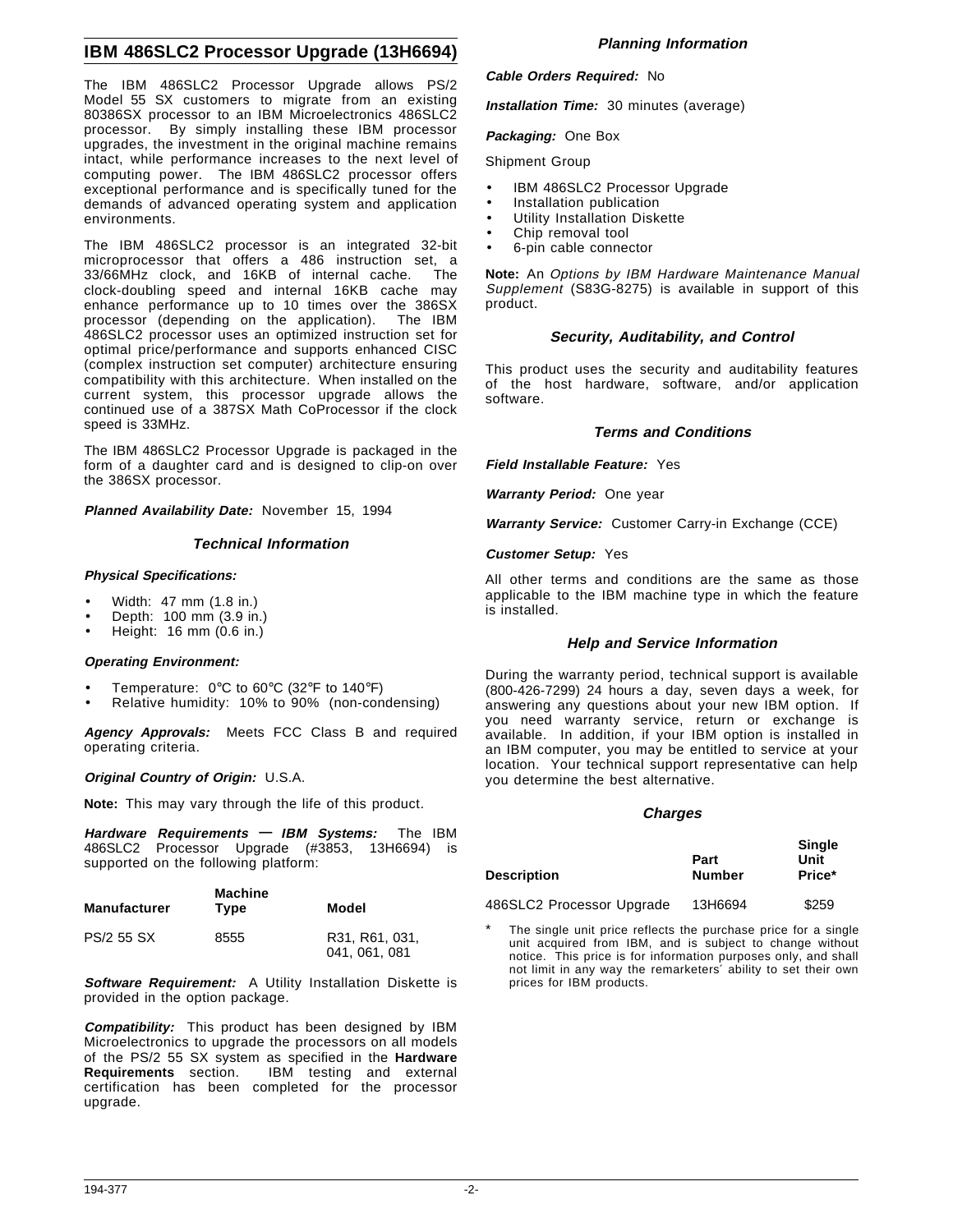## **IBM 486BL2 Processor Upgrade (13H6698)**

The IBM Blue Lightning 486BL2 Processor Upgrade migrates PS/2 Model 70 and 80 systems from existing 80386DX processors to IBM Microelectronics Blue Lightning 486BL2 processors. By simply installing these IBM processor upgrades, the investment in the original machine remains intact, while performance increases to the next level of computing power. The IBM 486BL2 processor offers exceptional performance and is specifically tuned for the demands of advanced operating system and application environments.

The IBM Blue Lightning 486BL2 processor is an integrated 32-bit microprocessor that offers a 486 instruction set, a 33/66MHz clock, and 16KB of internal cache. The clock-doubling speed and internal 16KB cache may enhance performance up to seven times over the 386DX processor (depending on the application). The IBM Blue Lightning 486BL2 processor uses an optimized instruction set for optimal price/performance and supports an enhanced CISC (complex instruction set computer) architecture ensuring compatibility with this architecture. When installed on the current system, this processor upgrade allows the continued use of a Math CoProcessor capability for non-integer application performance.

The IBM Blue Lightning 486BL2 Processor Upgrade is packaged in the form of a plug-in daughter card. The upgrade card plugs directly into the 80386DX processor socket **—** no bus slot is obstructed and no drivers or software is required. This processor upgrade can be installed on all PS/2 Model 70 or 80 systems as specified in the **Hardware Requirements** section.

**Product Positioning:** The IBM Blue Lightning 486BL2 Processor Upgrade increases PS/2 Model 70 and 80 systems to the next level of processor performance, advanced operating systems, and advanced applications. Initial investments are protected in current hardware and software. The internal 16K L1 Cache and the patented Hypertec write-back optimizing cache provide the primary means by which the upgrade card obtains its substantial performance increase.

**Availability Date:** October 25, 1994

## **Technical Information**

#### **Physical Specifications:**

- Width: 85.00 mm (3.3 in.)
- Depth: 95.00 mm (3.7 in.)
- Height: 12.00 mm (0.5 in.)

#### **Operating Environment:**

- Temperature: 0°C to 60°C (32°F to 140°F)
- Relative humidity: 10% to 90% (non-condensing)

**Agency Approvals:** Meets FCC Class B and required operating criteria.

#### **Original Country of Origin:** U.S.A.

**Note:** This may vary through the life of this product.

**Hardware Requirements — IBM Systems:** The IBM Blue Lightning 486BL2 Processor Upgrade (#3854, 13H6698) is supported on the following platforms:

| <b>Manufacturer</b> | <b>Machine</b><br>Type | Model                                                       |
|---------------------|------------------------|-------------------------------------------------------------|
| PS/2 70             | 8570                   | A16, A21, A61, A81,<br>E61, 061, 081, 121.<br>161           |
| PS/2 80             | 8580                   | A16, A21, A31, 041,<br>071, 081, 111, 121,<br>161, 311, 321 |

**Software Requirement:** A Utility Installation Diskette is provided in the option package.

**Compatibility:** This product has been designed by IBM Microelectronics to upgrade the processors on all 386DX PS/2 70/80 systems as specified in the

**Hardware Requirements** section. IBM testing and external certification has been completed for the processor upgrade.

## **Planning Information**

**Cable Orders Required:** No

**Installation Time:** 30 minutes (average)

**Packaging:** One box

Shipment Group

- IBM 486BL2 Processor Upgrade
- Installation publication
- Utility Installation Diskette
- 80386DX chip extractor tool
- 132-pin PGA socket extender

**Note:** An Options by IBM Hardware Maintenance Manual Supplement (S83G-8275) is available in support of this product.

#### **Security, Auditability and Control**

This product uses the security and auditability features of the host hardware, software, and/or application software.

#### **Terms and Conditions**

#### **Field Installable Feature:** Yes

**Warranty Period:** One year

**Warranty Service:** Customer Carry-in Exchange (CCE)

**Customer Setup:** Yes

All other terms and conditions are the same as those applicable to the IBM machine type in which the feature is installed.

#### **Help and Service Information**

During the warranty period, technical support is available (800-426-7299) 24 hours a day, seven days a week, for answering any questions about your new IBM option. If you need warranty service, return or exchange is available. In addition, if your IBM option is installed in an IBM computer, you may be entitled to service at your location. Your technical support representative can help you determine the best alternative.